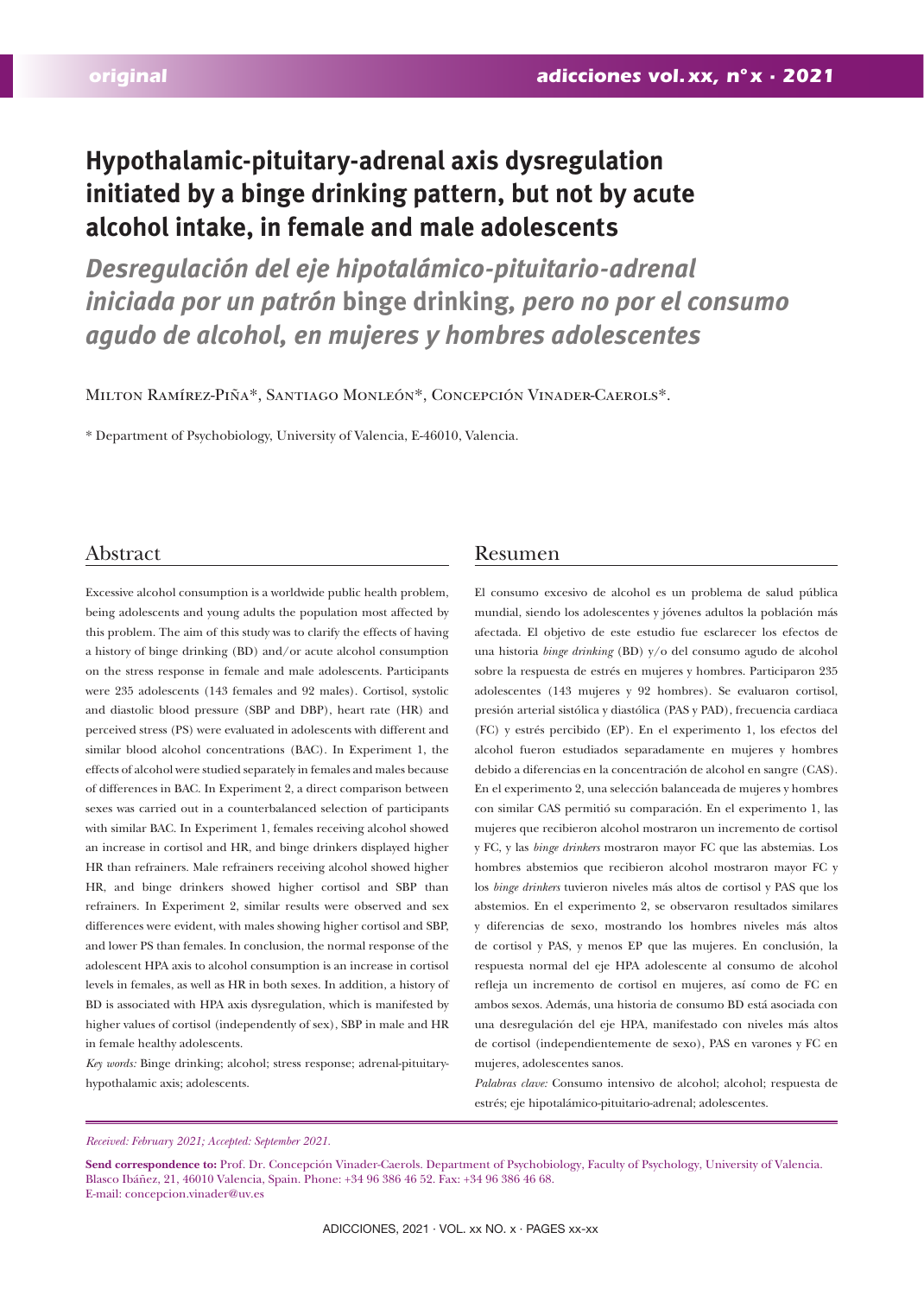xcessive alcohol consumption is a worldwide<br>public health problem, and adolescents and<br>young adults are those most affected by this<br>problem in Spain and other countries. Most of<br>this population develop a pattern of alcohol public health problem, and adolescents and young adults are those most affected by this problem in Spain and other countries. Most of this population develop a pattern of alcohol consumption known as binge drinking (BD), which has been defined by the National Institute on Alcohol Abuse and Alcoholism (NIAAA, 2004) as a drinking pattern in which the blood alcohol concentration (BAC) rises to 0.8 g/L or higher. This consumption pattern consists of the ingestion of large amounts of alcohol in a short period of time (two hours), followed by a period of abstinence that can vary from one week to a month (Parada et al., 2011; Vinader-Caerols & Monleón, 2019). The prevalence of BD in Spain is high: 32.3% of Spanish students from 14 to 18 years old admitted to this type of consumption in the previous 30 days at the time of completing a recent survey (Observatorio Español de las Drogas y las Adicciones, 2020). This pattern is commonly associated with acute impairment of motor coordination and cognitive functioning, and its continuation during adolescence predicts an atypical cortisol stress response in young adulthood (Hagan et al., 2019).

Although alcohol is often consumed to alleviate stress (Keyes, Hatzenbuehler, Grant & Hasin, 2012), it activates some brain stress systems and can be a stressor itself (Becker, 2017). Study of the interactions between biological stress systems and alcohol consumption has focused on the hypothalamic-pituitary-adrenal (HPA) axis (Weera & Gilpin, 2019) and the main stress hormone, cortisol (Hellhammer & Schubert, 2012), which is used as a biochemical marker in stress research (González-Cabrera, Fernández-Prada, Iribar-Ibabe & Peinado, 2014). In light of this, there is a need for studies that evaluate HPA axis dysfunction, since this is the main mediator of the shortterm effects of alcohol on the body and a potential pathway by which alcohol exerts long-term effects on biological systems (Hagan et al., 2019).

Growing evidence suggests that alcohol directly stimulates the HPA axis and has effects on glucocorticoid receptors in the extra-hypothalamic, limbic forebrain and medial prefrontal cortex circuits that contribute to the development of alcohol use disorders (AUDs) and their progression, chronicity, and relapse risk (Blaine & Sinha, 2017). The acute effect of alcohol on stress hormones has been studied through the voluntary consumption of alcohol by humans and animals, which increases cortisol and corticosterone (King, Munisamy, de Wit & Lin, 2006; Lu & Richardson, 2014). Acute alcohol has a stimulating effect on the HPA axis, resulting in an initial increase in cortisol output in adolescents (Magrys, Olmstead, Wynne-Edwards & Balodis, 2013). The literature also shows that BD during adolescence predicts an atypical cortisol stress response in young adulthood: in the short term, subjects with a history of BD exhibit significantly higher basal

levels of cortisol, indicating an over-regulated HPA axis (Wemm et al., 2013); in contrast, in the long term, BD during adolescence is associated with a significantly lower cortisol stress response in young adulthood (Hagan et al., 2019). Studies evaluating the relationship between acute alcohol consumption and history of BD have associated BACs below  $0.8 \text{ g/L}$  in consumers with a history of low-tomoderate drinking (not binge drinkers) with an increased response of the HPA axis (higher blood cortisol levels); however, a reduced HPA axis response has been related to these BACs when subjects are binge drinkers (Allen, Lee, Koob & Rivier, 2011; Blaine & Sinha, 2017; Waltman, Blevins, Boyd & Wand, 1993; Zimmermann et al., 2004).

Cortisol also facilitates an increase in cardiovascular activity, raising the heart rate and blood pressure (Hagan et al., 2019; Ulrich-Lai & Herman, 2009). Several studies have demonstrated that an acute intake of alcohol (Bau et al., 2011; Sher, Bartholow, Peuser, Erickson & Wood, 2007; Vinader-Caerols, Monleón, Carrasco & Parra, 2012) or a sustained BD pattern (King, Houle, de Wit, Holdstock & Schuster, 2002) increases heart rate (HR) in young adults. It has also been noted that frequent BD during adolescence can increase the risk of developing high blood pressure (BP) in young adults, regardless of other risk factors such as a smoking habit or obesity (Hayibor, Zhang & Duncan, 2019).

Perceived stress has been associated with the risk of alcohol misuse in adolescents and young adults (Tavolacci et al., 2013). In line with this, students with a marked BD pattern of alcohol consumption have been found to score almost twice as high as the general adult population on the stress perception scale (Bidwal, Ip, Shah & Serino, 2015).

Experimental results of research performed with only one sex are sometimes extrapolated to both sexes. Sex should be considered an important biological variable in basic and preclinical research before results are applied to both men and women (Lee, 2018). Thus, we decided to compare the sexes with respect to the effects of alcohol on the HPA axis according to the history of BD. With this goal in mind, two experiments were designed: the first one analysed separately females and males with different BAC; and the second one evaluated a selection of females and males with similar BAC, which allowed the effect of gender to be studied.

Taking into consideration the aforementioned published evidence, there is a need to systematically examine the effects of acute alcohol consumption on the HPA axis and autonomic arousal. Such experimental studies in the adolescent population are scarce, which is why the main objective of this work was to clarify the effects of a history of BD and/or acute alcohol consumption on the functionality of the HPA axis (cortisol) and other variables of the stress response (HR, BP and PS) in female and male adolescents. Another goal was to provide further evidence about the changes triggered in the HPA axis and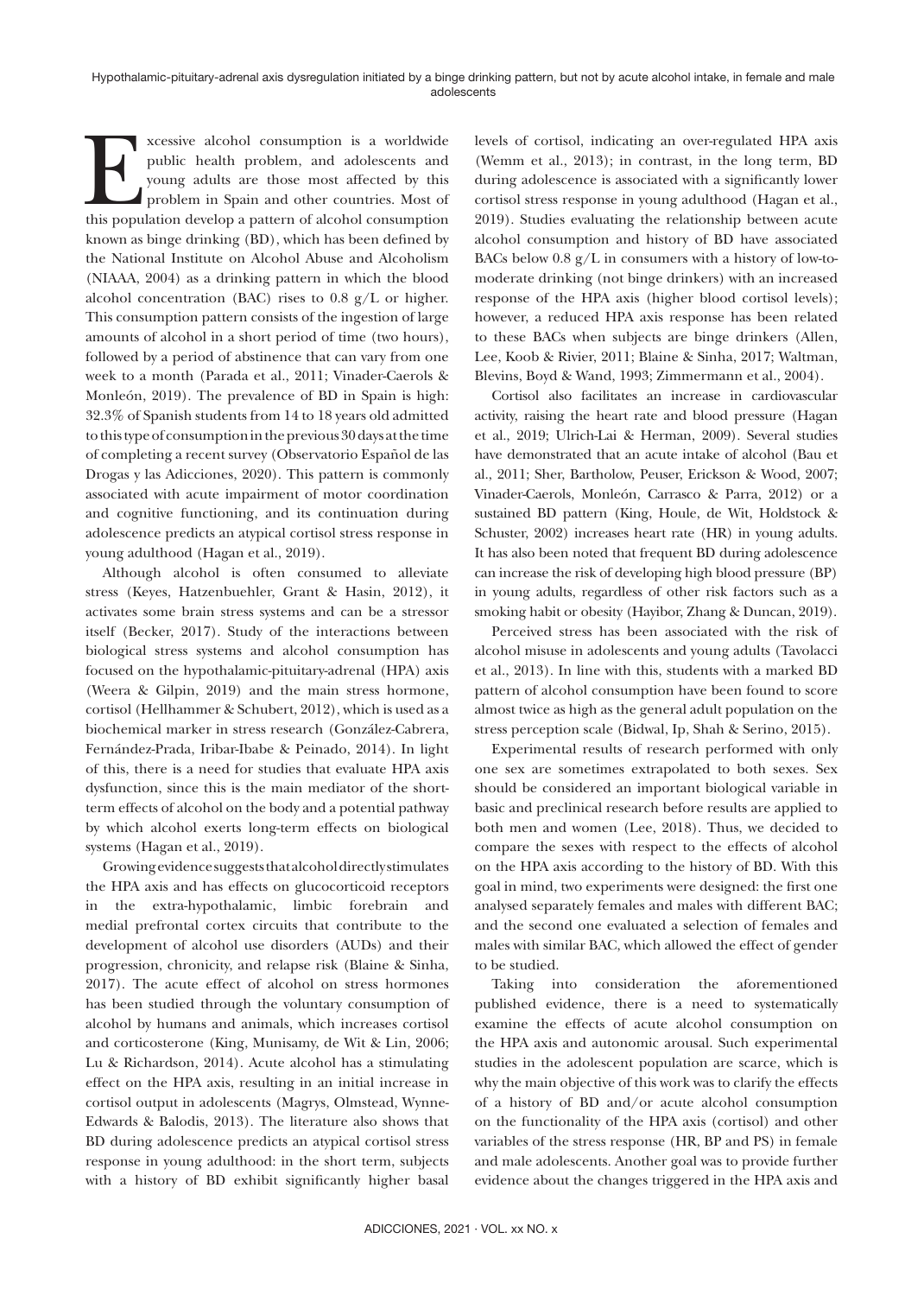the stress response in healthy adolescents by BD when initiated from an early age, specifically cortisol levels, HR, BP and PS. These changes are of great importance, as they can contribute to the transition from BD to the compulsive loss of control over alcohol intake seen in severe AUDs. For the mentioned goals, a sample of binge drinkers (with a history of BD) and non-binge drinkers (refrainers and occasional consumers without history of BD) was selected and they received a control drink or an alcoholic drink as experimental conditions.

We have recreated the conditions in which BD usually occurs –i.e., a risk alcohol consumption (38.4 g) in a short time (20 min)– and have measured the functionality of the HPA axis (cortisol levels). We expected to see an increase in cortisol levels, HR, BP and PS in the female and male adolescents without a history of BD, due the natural reaction of the stress response after acute alcohol intake. On the other hand, the participants with a history of BD only (no acute alcohol intake) would have higher basal levels of the variables evaluated, due to over-regulation of the HPA axis. Finally, in accordance with the literature, we assumed that our participants with a one-year history of BD would display lower values (cortisol levels, HR, BP and PS) after acute alcohol consumption.

# **Method**

#### *Participants*

Two hundred and thirty-five healthy 18-19-year-old adolescent students (143 females and 92 males) at the University of Valencia (Spain) participated in this study. The volunteers were recruited by means of a self-report of their alcohol consumption habits and general health. Participants were classified as refrainers if they had never previously consumed alcoholic drinks (pure refrainers) or had consumed very sporadically (occasional consumers) (see Table 1); or as consumers of alcohol with a BD pattern according to the NIAAA criteria for Spain (López-Caneda et al., 2014) if they had drunk six or more SDUs (standard drink unit) of distilled spirits (alcohol content  $\geq 40\%$  vol.), according to the BD habits referred by the subjects, in a row in the case of males and five or more SDUs in a row in the case of females on a minimum of three occasions per month during the previous 12 months (Vinader-Caerols & Monleón, 2019).

Strict inclusion/exclusion criteria were applied to the sample selection. The following inclusion criteria were applied: age 18–19 years old; a healthy body mass index (mean of  $22.88 \pm 0.30$  in males and  $21.44 \pm 0.23$  in females) and good health (reporting a state of emotional and physical well-being, without major medical problems or diagnosed pathology). The exclusion criteria were as follows: taking medication; a history of mental disorders (diagnosed by a health professional according to DSM criteria); an irregular sleep pattern (non-restorative sleep and/or an irregular schedule); having consumed, even sporadically, any drug (apart from alcohol or tobacco) or having a history of substance abuse, including caffeine (our criterion: ≤ 2 stimulant drinks/day), tobacco (our criterion:  $\leq 10$  cigarettes/day) or alcohol; having suffered from an intense stressful event within a year of the experiment and having first degree relatives with history of alcoholism. A telephone interview of approximately 15 min was conducted with each subject to confirm the information provided in the self-report and to arrange the date and time of the test. Participants were told to follow their normal sleep pattern and their usual meal routine, and have lunch at one hour before the experimental session.

The data of the female participants' menstrual cycle were registered in the self-report and telephone interview, and the subject's cycle phase was considered in the test to counterbalance this variable in each group, checking that the number of females in each cycle phase was similar in every group. No females taking contraceptives were included in the study.

#### *Tests and Apparatus*

The activity of the HPA-axis was measured by analysing salivary cortisol levels using a competitive solid phase radioimmunoassay test. Salivette® was employed as a hygienic method of collecting saliva by means of a synthetic swab specially designed for cortisol determination. Three saliva samples were collected from all our subjects: one prior to consumption (COR0'), a second 20 min (COR20') after drink intake, and a third 50 min (COR50') after intake, considering that high levels of BAC are observed at the 20-50 min interval (Vinader-Caerols, Talk, Montañés, Duque & Monleón, 2017a; Vinader-Caerols, Duque, Montañés & Monleón 2017b). The samples were frozen at −18°C until they were sent to the laboratory for analysis by a competitive solid phase radioimmunoassay (tube coated) with the commercial kit Coat-A-Count C (DPC, Siemens Medical Solutions Diagnostics, Los Angeles, CA, USA). Assay sensitivity was 0.5 ng/mL (1.38 nmol/L). Data were expressed in nanomolar units (nmol/L). All the samples from each participant were analysed in the same trial; the within and inter assay variation coefficients were all below 5.5%. Salivary cortisol levels were determined at Echevarne Analysis Laboratory, Valencia (Spain).

The Alcohol Use Disorders Identification Test (AUDIT) (Saunders, Aasland, Babor, de La Fuente & Grant, 1993) was employed to measure a problematic use of alcohol among the subjects. The AUDIT consists of 10 questions that evaluate the quantity and frequency of alcohol intake and alcohol-related behaviours and consequences. It uses a range of 0-40 points, in which a score of 8 or more indicates a problematic use of alcohol. A higher score is related to a greater severity of problematic drinking.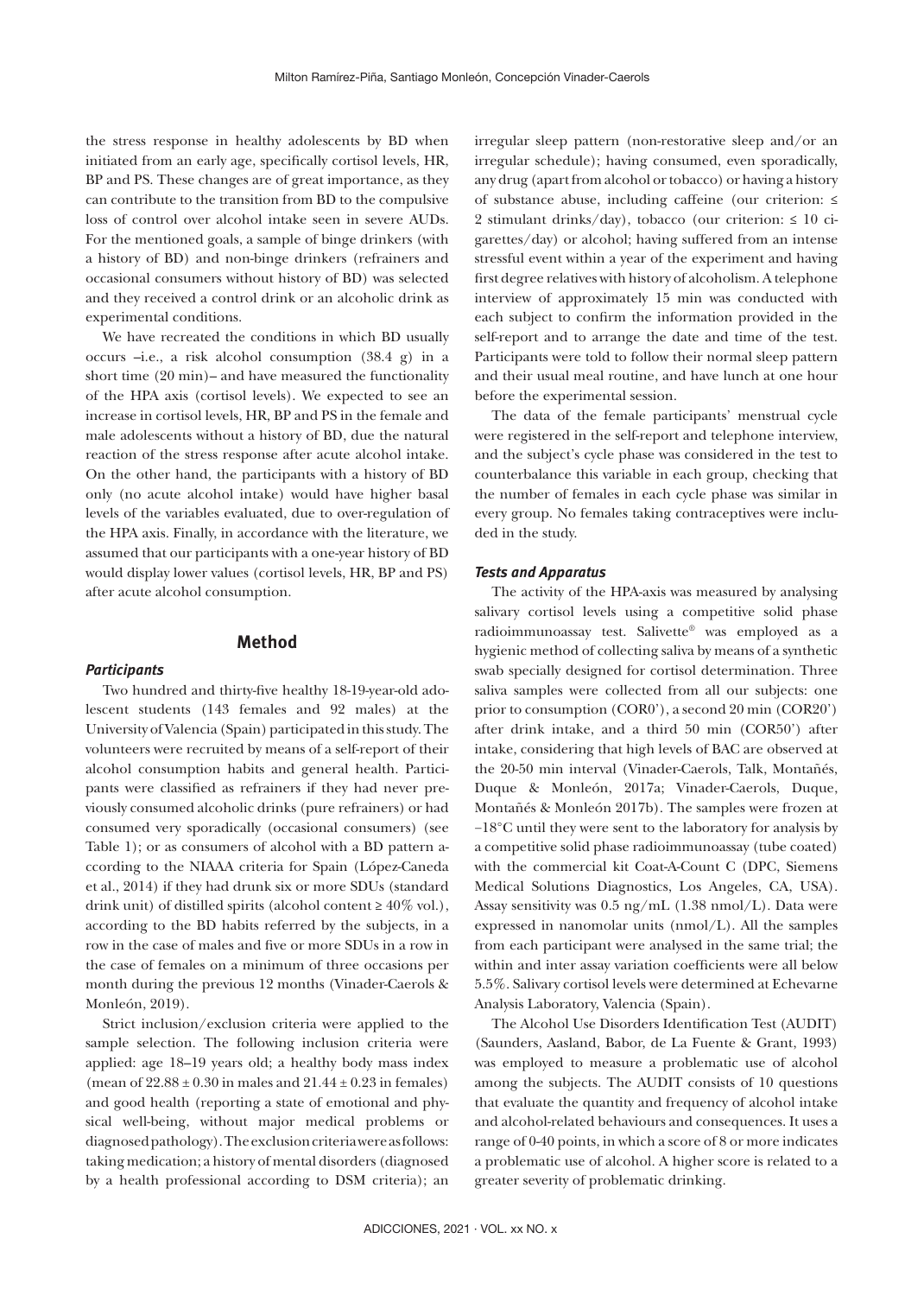A digital automatic blood pressure monitor (M10-IT, OMRON, Spain) was employed to measure systolic BP (SBP), diastolic BP (DBP) and HR in all the subjects.

Participants were assessed by means of the Perceived Stress Scale (PSS-14) (Cohen, Kamarck & Mermelstein, 1983), a standardized self-report questionnaire composed of 14 items designed to measure stress and which evaluate how unpredictable, uncontrollable and overloaded respondents consider their lives to have been in the previous month. A higher direct score on the PSS-14 indicates a higher level of PS. All subjects completed the standardized Spanish version of PSS-14. The internal consistency of this scale was calculated for our data, obtaining a Cronbach's alfa coefficient of .836 for females and .860 for males in Experiment 1, and .861 in Experiment 2 (females and males together).

An alcoholmeter (Alcoquant® 6020, Envitec, Germany) was employed to measure BAC of each participant before and after (20 min and 50 min) intake of a beverage (control drink or alcoholic drink).

# *Procedure*

The experimental procedure was approved by the Research Ethics Committee of the University of Valencia (Certification number: H1485172642673; approved on July 7th, 2017), and was in accordance with the Helsinki Agreement. All participants provided written informed consent to take part in the study. According to their drinking pattern (refrainers and binge drinkers) and the beverage received (control drink or alcoholic drink), subjects were assigned to one of four experimental conditions: Refrainers-Control (R-Co) (pure refrainersrefreshment intake); Refrainers-Alcohol (R-A) (occasional consumers-alcoholic drink intake); Binge Drinkers-Control (BD-Co) (subjects with a history of BD-refreshment intake) or Binge Drinkers-Alcohol (BD-A) (subjects with a history of BD-alcoholic drink intake).

Participants were instructed to abstain from any intake of alcohol, caffeinated beverages, drugs or medication and strenuous exercise for 24 h before the experimental session, and to refrain from eating and smoking at least 1 h prior to the session. At the beginning of the session BAC was measured in all subjects using the alcoholmeter to ensure that they had not consumed alcohol. In addition, a problematic use of alcohol among the BD subjects was assessed using the AUDIT test (mean score:  $6.72 \pm 0.33$  in females and  $7.69 \pm 0.47$  in males). None of the subjects was found to be alcohol-dependent. All the participants provided a first saliva sample for cortisol determination (COR0') just before the intake. Each subject received a flavoured refreshment (lime, orange or cola, without caffeine) contained in cans of 330 ml, alone or mixed (according to the experimental group) with distilled drinks with an alcohol content of 40% vol. (vodka or gin) in risk doses of 120 ml (equivalent to 38.4 g of alcohol). The subjects were instructed to consume their drink within a period of 20 min, during which they ate a light snack (the same for all participants) and the beverages were always consumed in the presence of a research assistant. After finishing the drink, all subjects rinsed their mouths with water and underwent a 20-min waiting period.

After this 20-min waiting interval, the second saliva sample was collected for cortisol determination (COR20') and BAC was measured in all the subjects. Subsequently, we measured SBP, DBP and HR (all were recorded 3 times and their average calculated) and perception of stress by means of the PSS-14. Finally, the participants provided a third saliva sample (COR50') after which BAC was measured once again. The duration of the experimental protocol was around 2 hours and all measurements were performed between 16:00 and 18:00h, during descendent BAC. Members of the groups that received alcohol remained on the premises until their alcohol concentration dropped to legal limits for driving.

The BAC was 0.00 g/L for females and males before the alcoholic drink, and the mean was  $0.53 \pm 0.12$  g/L for females and  $0.34 \pm 0.01$  g/L for males after drinking. It is important to point out that, although all subjects consumed the same amount of alcohol, the statistical differences in BAC between females and males did not allow a direct comparison between sexes; however, it was possible to study the effects of alcohol within each sex (Experiment 1). A counterbalanced selection of females and males with similar BAC  $0.38 \pm 0.01$  g/L was carried out to study the gender factor (Experiment 2). A summary of the characteristics of the study population (represented in its entirety in Experiment 1) is presented in Table 1.

#### *Statistical Analyses*

Data for females and males were analysed separately, as BAC was statistically different in the two groups (Experiment 1), and together when BAC was similar (Experiment 2). The data were subjected to parametric analysis after confirming they met the criteria for normality and homogeneity of variances. Statistically significant differences were established at  $p < .05$  and the statistical power was calculated using alpha = 0.05. A repeated measures ANOVA was performed for cortisol COR20' and COR50' (COR0' measure was not included in this ANOVA because the first register of cortisol was taken before treatment –alcohol or control drink– was administered). A one-way ANOVA was performed for each measure of stress response (SBP, DBP, HR and PS) for females and males, separately (Experiment 1) or together (Experiment 2). Each analysis contained the between-subject factors 'Drinking Pattern' (refrainers and binge drinkers) and 'Treatment' (control drink and alcohol) as independent variables. Factor 'Sex' was also included as a third between-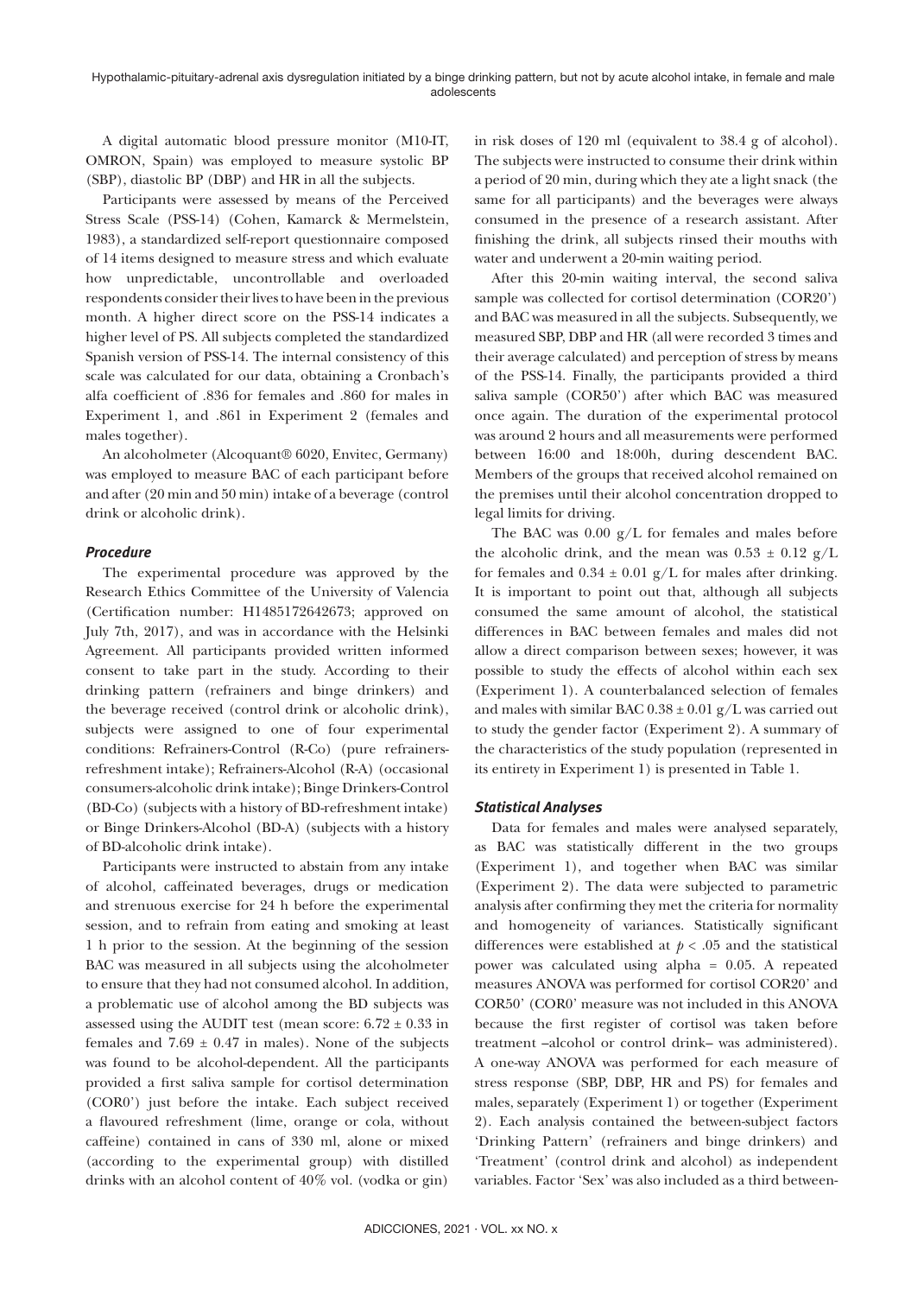#### Table 1. *Characteristics of the study population (Experiment 1).*

|                                                                              | Refrainers (occasional consumers) $(n = 38)$ |                                                                       |                    | Binge Drinkers $(n = 130)$                                 |                      |                                       |  |
|------------------------------------------------------------------------------|----------------------------------------------|-----------------------------------------------------------------------|--------------------|------------------------------------------------------------|----------------------|---------------------------------------|--|
|                                                                              | <b>Females</b><br>$(n = 21)$                 | Females +<br><b>Males</b><br><b>Males</b><br>$(n = 17)$<br>$(n = 38)$ |                    | <b>Females</b><br><b>Males</b><br>$(n = 49)$<br>$(n = 81)$ |                      | <b>Females + Males</b><br>$(n = 130)$ |  |
| Age at first alcohol consumption                                             |                                              | $15.809 \pm 0.255$ $16.058 \pm 0.326$                                 | $15.921 \pm 0.185$ | $14.654 \pm 0.12588$                                       | $14.714 \pm 0.15788$ | $14.676 \pm 0.097++$                  |  |
| Mean number of occasions per month                                           | $0.565 \pm 0.146$                            | $0.482 \pm 0.155$                                                     | $0.528 \pm 0.097$  | $2.666 \pm 0.08488$                                        | $2.612 \pm 0.11988$  | $2.646 \pm 0.068 + +$                 |  |
| Mean number of drinks per occasion                                           | $2.952 \pm 0.381$                            | $2.0 \pm 0.332$                                                       | $2.562 \pm 0.246$  | $6.259 \pm 0.23288$                                        | $7.265 \pm 0.32588$  | $6.638 \pm 0.194++$                   |  |
| Mean number of BD episodes per<br>month                                      | <b>NA</b>                                    | <b>NA</b>                                                             | <b>NA</b>          | $2.666 \pm 0.084$                                          | $2.612 \pm 0.119$    | $2.646 \pm 0.068$                     |  |
| Mean duration of BD pattern (in months)<br>until the beginning of experiment | <b>NA</b>                                    | <b>NA</b>                                                             | <b>NA</b>          | $11.333 \pm 0.262$                                         | $11.326 \pm 0.267$   | $11.330 \pm 0.084$                    |  |

|                                                                | Refrainers (pure refrainers + occasional<br>consumers) $(n = 105)$ |                            |                                       | Binge Drinkers $(n = 130)$   |                            |                                       |  |
|----------------------------------------------------------------|--------------------------------------------------------------------|----------------------------|---------------------------------------|------------------------------|----------------------------|---------------------------------------|--|
|                                                                | <b>Females</b><br>$(n = 62)$                                       | <b>Males</b><br>$(n = 43)$ | <b>Females + Males</b><br>$(n = 105)$ | <b>Females</b><br>$(n = 81)$ | <b>Males</b><br>$(n = 49)$ | <b>Females + Males</b><br>$(n = 130)$ |  |
| Mean number of stimulant drinks:<br>Coke, tea, or coffee / day | $1.048 \pm 0.160$                                                  | $0.953 \pm 0.188$          | $1.009 \pm 0.121$                     | $0.950 \pm 0.100$            | $0.714 \pm 0.148$          | $0.861 \pm 0.084$                     |  |
| Smoker: no / yes                                               | 62/0                                                               | 43/0                       | 105/0                                 | 61/20                        | 42/7                       | 83/27                                 |  |
| Stressful event in the last year: no / yes                     | 47/15                                                              | 38/5                       | 85/20                                 | 63/18                        | 44/5                       | 87/23                                 |  |
| Nervous: no / yes                                              | 45/17                                                              | 34/8                       | 79/25                                 | 73/8                         | 42/5                       | 97/13                                 |  |
| Good Sleep: no / yes                                           | 6/56                                                               | 6/37                       | 12/93                                 | 9/72                         | 4/45                       | 13/97                                 |  |
| Sports activity: no / yes                                      | 53/9                                                               | 39/4                       | 92/13                                 | 66/15                        | 36/13                      | 82/28                                 |  |
| Breakfast: no / yes                                            | 9/53                                                               | 7/36                       | 16/89                                 | 13/68                        | 5/44                       | 18/92                                 |  |

The results are expressed as number or mean ± SEM for Refrainers and Binge Drinkers. NA: not applicable.

&& *p* < .001 *vs* occasional consumers in the same sex. ++ *p* < .001 *vs* occasional consumers.

subject factor in Experiment 2. When any interaction between these factors was statistically significant, pairwise comparisons were carried out by Student's t-test. All correlations of measures of stress response registered at 20 minutes of treatment were explored. All analyses were performed using the 'SPSS' Statistics software package, version 26 for Windows (IBM, 2019).

#### **Results**

# *Experiment 1: Effects of a risk dose of alcohol on cortisol, BP, HR, and PS in female (BAC: 0.53 ± 0.12 g/L) and male (BAC: 0.34 ± 0.01 g/L) adolescents with or without a history of BD.*

A summary of descriptive statistics and results for the main factors in stress responses in Experiment 1 is presented in Table 2.

## *Cortisol (COR0', COR20' and COR50')*

The factor Drinking Pattern in COR0' was not statistically significant, neither in females ( $F_{(1,79)} = 0.122$ ,  $p = .727$ ) nor in males  $(F_{(1.53)} = 2.308, p = .135)$ .

COR20' and COR50': The repeated measures ANOVA showed that Cortisol was statistically significant in females  $(F_{(1,77)} = 16.842, p = .001)$  and males  $(F_{(1,51)} = 32.155, p =$ .001), showing a significant decrease of COR50' with respect to COR20' in both females and males (Figure 1A). The interactions Cortisol X Drinking Pattern, Cortisol X Treatment, and Cortisol X Drinking Pattern X Treatment were not statistically significant, neither in females ( $F_{(1,77)}$  = 0.790,  $p = .377$ ,  $(F_{(1,77)} = 0.472, p = .494)$ ,  $(F_{(1,77)} = 0.014,$  $p = .907$ , respectively; nor in males ( $F_{(1,51)} = 1.313$ ,  $p =$ .257),  $(F_{(1,51)} = 0.823, p = .369)$ ,  $(F_{(1,51)} = 0.551, p = .461)$ , respectively.

The main factor Drinking Pattern in females was not found to be statistically significant  $(F_{(1,77)} = 0.629, p = .430)$ , while the factor Treatment was statistically significant  $(F_{(1,77)} = 6.222, p = .015)$ , with higher cortisol levels detected in the alcohol groups (see Table 2). The interaction Drinking Pattern X Treatment was not statistically significant  $(F_{(1,77)} = 0.739, p = .393)$ .

The main factor Drinking Pattern in males was statistically significant ( $F_{(1,51)} = 4.071$ ,  $p = .049$ ), with binge drinkers showing higher cortisol levels than refrainers (see Table 2); while Treatment was not statistically significant  $(F<sub>(1,51)</sub> = 2.151, p = .149)$ . The interaction Drinking Pattern X Treatment was not significant  $(F_{(1,51)} = 0.932, p = .339)$ .

#### *Blood Pressure (SBP and DBP)*

SBP: In females, neither the main factors –Drinking Pattern ( $F_{(1,139)} = 1.379$ ,  $p = .242$ ) and Treatment ( $F_{(1,139)} =$ 0.993,  $p = .321$ )– nor their interaction ( $F_{(1,139)} = 1.491$ ,  $p =$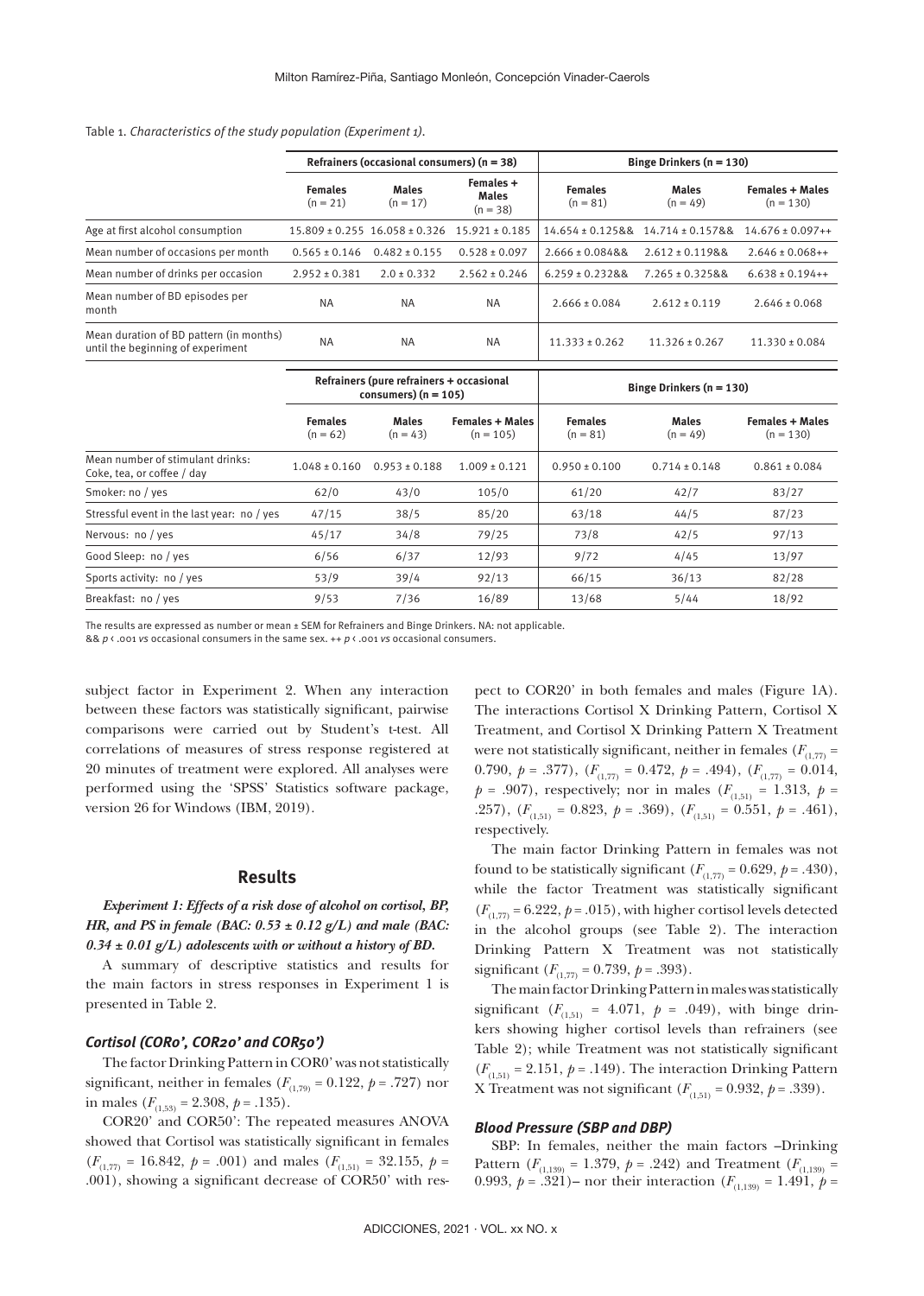#### Hypothalamic-pituitary-adrenal axis dysregulation initiated by a binge drinking pattern, but not by acute alcohol intake, in female and male adolescents

|                          |                                  |                         |                                | FEMALES (BAC: $0.53 \pm 0.12$ g/L) |                   |                                |  |  |  |  |
|--------------------------|----------------------------------|-------------------------|--------------------------------|------------------------------------|-------------------|--------------------------------|--|--|--|--|
|                          |                                  | <b>Drinking Pattern</b> |                                |                                    | <b>Treatment</b>  |                                |  |  |  |  |
|                          | <b>Refrainers</b>                | <b>Binge Drinkers</b>   | Statistical Power <sup>1</sup> | Control                            | Alcohol           | Statistical Power <sup>1</sup> |  |  |  |  |
| $COR (n = 81)$           | $4.59 \pm 0.34$                  | $4.77 \pm 0.37$         | .982                           | $4.18 \pm 0.29$                    | $5.45 \pm 0.42+$  | .982                           |  |  |  |  |
| SBP $(n = 143)$          | $106.45 \pm 1.32$                | $104.49 \pm 1.09$       | .219                           | $104.58 \pm 1.14$                  | $106.24 \pm 1.25$ | .137                           |  |  |  |  |
| DBP $(n = 143)$          | $68.96 \pm 0.97$                 | $68.14 \pm 0.85$        | .068                           | $68.78 \pm 0.81$                   | $68.16 \pm 0.94$  | .088                           |  |  |  |  |
| <b>HR</b><br>$(n = 138)$ | $72.36 \pm 1.20$                 | $77.05 \pm 1.11$ #      | .656                           | $72.93 \pm 1.01$                   | $77.55 \pm 1.33*$ | .659                           |  |  |  |  |
| <b>PS</b><br>$(n = 137)$ | $24.67 \pm 0.93$                 | $24.08 \pm 0.86$        | .109                           | $23.26 \pm 0.83$                   | $25.50 \pm 0.94$  | .409                           |  |  |  |  |
|                          | MALES (BAC: $0.34 \pm 0.01$ g/L) |                         |                                |                                    |                   |                                |  |  |  |  |
|                          |                                  | <b>Drinking Pattern</b> |                                |                                    | <b>Treatment</b>  |                                |  |  |  |  |
|                          | <b>Refrainers</b>                | <b>Binge Drinkers</b>   | Statistical Power <sup>1</sup> | Control                            | Alcohol           | Statistical Power <sup>1</sup> |  |  |  |  |
| $COR (n = 55)$           | $5.89 \pm 0.54$                  | $7.88 \pm 0.84$ \$      | 1.000                          | $7.37 \pm 0.57$                    | $6.11 \pm 0.85$   | 1.000                          |  |  |  |  |
| SBP $(n = 86)$           | $116.90 \pm 1.71$                | $122.39 \pm 1.608$      | .314                           | $118.87 \pm 1.81$                  | $121.00 \pm 1.51$ | .069                           |  |  |  |  |
| DBP $(n = 86)$           | $67.32 \pm 1.37$                 | $71.06 \pm 1.37$        | .424                           | $68.00 \pm 1.45$                   | $70.92 \pm 1.59$  | .218                           |  |  |  |  |
| $(n = 89)$<br><b>HR</b>  | $74.04 \pm 1.82$                 | $71.25 \pm 1.42$        | .332                           | $72.04 \pm 1.49$                   | $73.15 \pm 1.77$  | .080                           |  |  |  |  |
| PS.<br>$(n = 92)$        | $18.39 \pm 1.15$                 | $20.00 \pm 1.15$        | .122                           | $18.20 \pm 1.05$                   | $20.50 \pm 1.27$  | .148                           |  |  |  |  |

Table 2. *Summary of descriptive statistics and results for COR, SBP, DBP, HR and PS (Experiment 1).*

*Notes.* Salivary cortisol concentrations (COR). Systolic (SBP) and Diastolic (DBP) Blood Pressure. Heart Rate (HR). Stress Perception (PS). Not applicable (NA). The results are expressed as mean ± SEM. 1 The Statistical Power is calculated using alpha = 0.05. Females: + *p* < .05 increase of cortisol in Alcohol group *vs* Control group. # *p* < .05 increase of HR in Binge Drinkers *vs* Refrainers. \* *p* < .05 increase of HR in Alcohol group *vs* Control group. Males: \$ *p* < .05 increase of cortisol in Binge Drinkers *vs* Refrainers. & *p* < .05 increase of SBP in Binge Drinkers *vs* Refrainers.

.224) were statistically significant. In males, Drinking Pattern was statistically significant ( $F_{(1,82)} = 4.892$ ,  $p = .03$ ), with binge drinkers displaying higher SBP than refrainers (see Table 2). Neither the factor Treatment nor the interaction Drinking Pattern X Treatment were statistically significant  $(F_{(1,82)} = 0.660, p = .419; F_{(1,82)} = 0.256, p = .615;$  respectively).

DBP: In females, neither the main factors –Drinking Pattern ( $F_{(1,139)} = 0.165$ ,  $p = .685$ ) and Treatment ( $F_{(1,139)} =$ 0.253,  $p = .616$ ) – nor their interaction ( $F_{(1,139)} = 0.729$ ,  $p =$ .395) were statistically significant. In males, Drinking Pattern was not statistically significant  $(F_{(1,82)} = 3.143, p = .08)$ , and neither were the factor Treatment or the interaction Drinking Pattern X Treatment ( $F_{(1,82)} = 2.062$ ,  $p = .155$ ;  $F_{(1,82)}$  $= 0.323, p = .572$ ; respectively).

#### *Heart Rate (HR)*

In females, the factor Drinking Pattern was statistically significant  $(F_{(1,134)} = 5.625, p = .019)$ , with binge drinkers showing higher HR than refrainers (see Table 2). The factor Treatment was also statistically significant  $(F_{(1,134)} =$ 5.588,  $p = .02$ ) among females, with those who drank alcohol presenting higher HR (see Table 2). The interaction Drinking Pattern X Treatment was not statistically significant ( $F_{(1,134)} = 0.016$ ,  $p = .898$ ). In males, neither Drinking Pattern  $(F_{(1,85)} = 2.319, p = .132)$  nor Treatment  $(F_{(1,85)} = 0.605, p = .439)$  were statistically significant, while the interaction Drinking Pattern X Treatment was  $(F_{(1,85)} =$ 4.877,  $p = .03$ ), with refrainers receiving alcohol presenting a higher HR than all the other groups (R-Co, BD-Co and BD-A) (Figure 2).





*Figure 1A.* Salivary cortisol concentrations mean at 20 minutes (COR20') and 50 minutes (COR50') after treatment in females and males separately (Experiment 1). # *p* < .05 *vs* COR20'.

*Figure 1B.* Salivary cortisol concentrations mean at 20 minutes (COR20') and 50 minutes (COR50') after treatment in females and males together (Experiment 2). # *p* < .05 *vs* COR20'.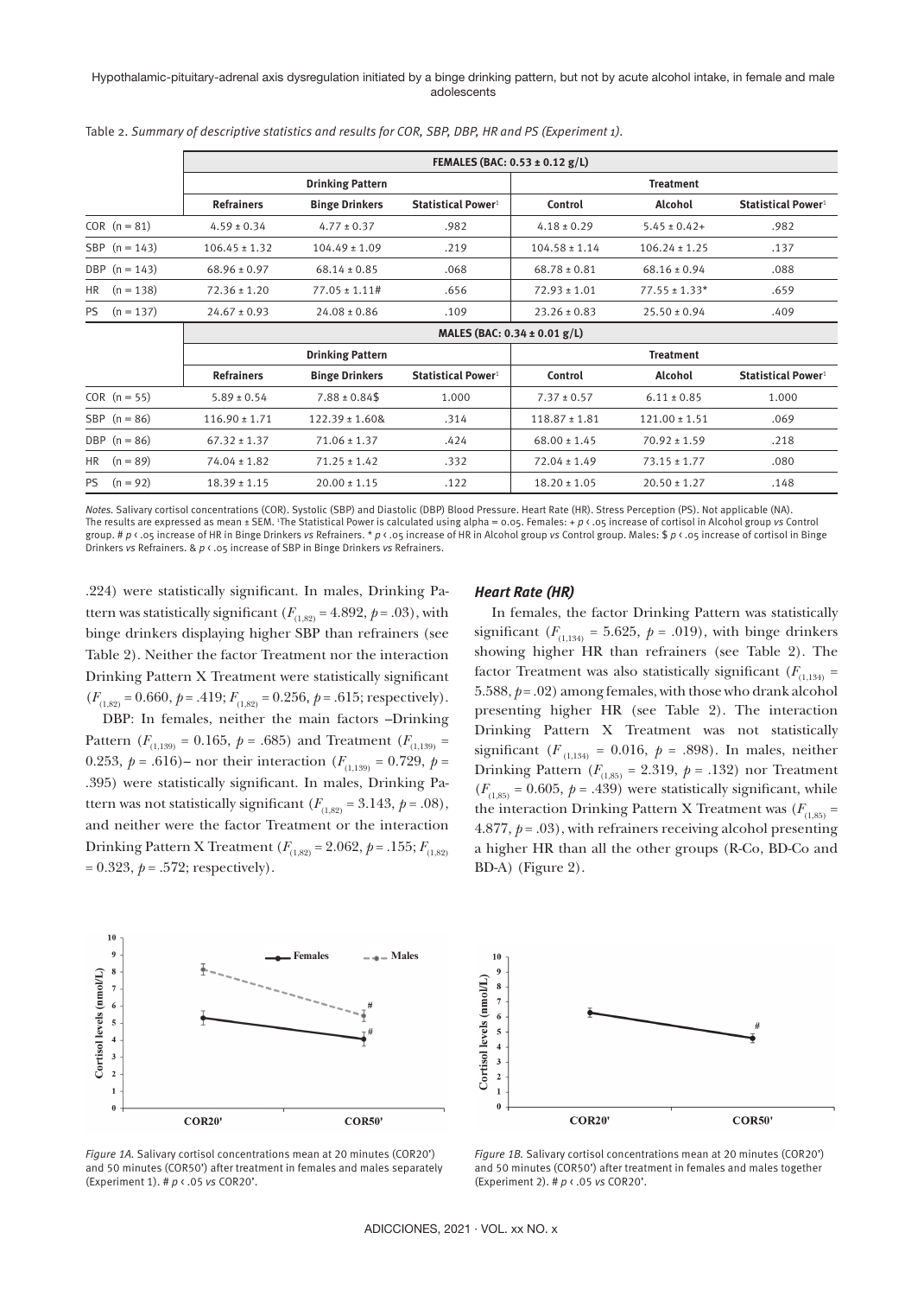

*Figure 2.* Heart Rate (HR) in males in Experiment 1. Values are expressed as means (+ SEM). R-Co: Refrainers-Control; R-A: Refrainers-Alcohol; BD-Co: Binge Drinkers-Control; BD-A: Binge Drinkers-Alcohol. \* *p* < .05 *vs* R-Co, BD-Co, and BD-A.

#### *Perceived Stress (PS)*

Neither the main factors –Drinking Pattern and Treatment– nor their interaction was statistically significant in females (Drinking Pattern:  $F_{(1,133)} = 0.508, p = .477;$ Treatment:  $F_{(1,133)} = 3.057$ ,  $p = .083$ ; Interaction:  $F_{(1,133)} =$ 0.140,  $p = .709$ ) or in males (Drinking Pattern:  $F_{(1,88)} = 0.633$ ,  $p = .428$ ; Treatment:  $F_{(1,88)} = 1.687$ ,  $p = .197$ ; Interaction:  $F_{(1,88)} = 0.030, p = .862$ .

#### *Correlations between measures*

Positive correlations 20 min after treatment were detected in females, demonstrating a mutual increase of the following variables: SBP and DBP  $(r = 0.617, p = .001)$ , and DBP and HR ( $r = 0.222$ ,  $p = .046$ ). Positive correlations were also found in males between COR20' and SBP (r = 0.344,  $p = .013$ ), SBP and DBP ( $r = 0.417$ ,  $p = .002$ ), and DBP and HR (r = 0.434, *p* = .001).

*Experiment 2: Effects of a risk dose of alcohol on cortisol, BP, HR and PS in female and male adolescents (BAC: 0.38 ± 0.01 g/L) with or without a history of BD.*

A summary of descriptive statistics and results for the main factors in stress responses in Experiment 2 is presented in Table 3.

#### *Cortisol (COR0', COR20' and COR50')*

In COR0', neither the factor Drinking Pattern  $(F_{(1,92)}$ = 1.6470,  $p = .203$ ) nor the factor Sex ( $F_{(1,92)} = 0.057$ ,  $p =$ .811) were statistically significant. Similarly, the interaction Drinking Pattern X Sex was not statistically significant  $(F_{(1,92)} = 0.004, p = .948).$ 

COR20' and COR50': The repeated measures ANOVA showed that Cortisol was statistically significant ( $F_{(1,88)}$  = 20.764,  $p = .001$ ), showing a significant decrease of COR50' with respect to COR20' (Figure 1B). None of the possible interactions between Cortisol, Drinking Pattern, Treatment and Sex was statistically significant (*p*s > .05 in all cases).

The main factors Drinking Pattern and Treatment were not found to be statistically significant ( $F_{(1,88)} = 2.584$ ,  $p =$ .112; and  $F_{(1,88)} = 0.460, p = .500$ ; respectively); while Sex was significant  $(F_{(1,88)} = 4.538, p = .036)$ , with higher cortisol levels detected in male groups (see Table 3). The interaction Drinking Pattern X Treatment was also statistically significant  $(F_{(1,88)} = 4.492, p = .037)$ , with binge drinkers who received control drink showing higher cortisol levels than the rest of the subjects (Figure 3). The rest of interactions were not statistically significant (Drinking Pattern X Sex:  $F_{(1,88)} = 0.116, p = .735;$  Treatment X Sex:  $F_{(1,88)} = 3.578$ ,  $p = .062$ ; and Drinking Pattern X Treatment X Sex:  $F_{(1,88)}$  = 1.370,  $p = .245$ ).

## *Blood Pressure (SBP and DBP)*

SBP: No significant results were observed for the main factors Drinking Pattern ( $F_{(1,88)} = 0.006$ ,  $p = .939$ ) or Treatment ( $F_{(1,88)} = 0.418$ ,  $p = .520$ ), but the factor Sex was statistically significant ( $F_{(1,88)} = 56.639$ ,  $p = .001$ ), with males showing higher SBP than females (see Table 3). The interaction Drinking Pattern X Sex was statistically

|  |  |  | Table 3. Summary of descriptive statistics and results for COR, SBP, DBP, HR and PS (Experiment 2). |
|--|--|--|-----------------------------------------------------------------------------------------------------|
|--|--|--|-----------------------------------------------------------------------------------------------------|

|            | FEMALES AND MALES (BAC: $0.38 \pm 0.01$ g/L) |                                     |                                          |                       |                       |                                          |                              |                            |                                          |
|------------|----------------------------------------------|-------------------------------------|------------------------------------------|-----------------------|-----------------------|------------------------------------------|------------------------------|----------------------------|------------------------------------------|
|            | <b>Drinking Pattern</b>                      |                                     |                                          | <b>Treatment</b>      |                       |                                          | <b>Sex</b>                   |                            |                                          |
|            | <b>Refrainers</b><br>$(n = 48)$              | <b>Binge Drinkers</b><br>$(n = 48)$ | <b>Statistical</b><br>Power <sup>1</sup> | Control<br>$(n = 48)$ | Alcohol<br>$(n = 48)$ | <b>Statistical</b><br>Power <sup>1</sup> | <b>Females</b><br>$(n = 48)$ | <b>Males</b><br>$(n = 48)$ | <b>Statistical</b><br>Power <sup>1</sup> |
| <b>COR</b> | $4.94 \pm 0.37$                              | $5.37 \pm 0.55$                     | .995                                     | $5.67 \pm 0.45$       | $5.23 \pm 0.50$       | .995                                     | $4.77 \pm 0.32$              | $6.14 \pm 0.58 \#$         | .995                                     |
| <b>SBP</b> | $113.75 \pm 1.54$                            | $113.60 + 1.86$                     | .051                                     | $114.29 \pm 1.80$     | $113.06 \pm 1.61$     | .098                                     | $106.52 \pm 1.27$            | $120.83 \pm 1.44*$         | 1.000                                    |
| <b>DBP</b> | $68.70 \pm 0.92$                             | $68.83 \pm 1.25$                    | .051                                     | $69.02 \pm 0.90$      | $68.52 \pm 1.22$      | .062                                     | $68.08 \pm 0.93$             | $69.45 \pm 1.23$           | .144                                     |
| <b>HR</b>  | $72.12 \pm 1.55$                             | $74.93 \pm 1.46$                    | .278                                     | $70.33 \pm 1.41$      | $76.72 \pm 1.56$ \$   | .875                                     | $75.16 \pm 1.38$             | $71.89 \pm 1.69$           | .357                                     |
| <b>PS</b>  | $21.93 \pm 1.14$                             | $23.12 \pm 1.28$                    | .083                                     | $21.77 \pm 1.22$      | $23.29 \pm 1.19$      | .100                                     | $24.39 \pm 1.078$            | $20.66 \pm 1.29$           | .636                                     |

*Notes.* Salivary cortisol concentrations (COR). Systolic (SBP) and Diastolic (DBP) Blood Pressure. Heart Rate (HR). Stress Perception (PS). Not applicable (NA). The results are expressed as mean ± SEM. 1 The Statistical Power is calculated using alpha = 0.05. # *p* < .05 increase of COR *vs* females. \* *p* < .05 increase of SBP *vs* females. \$ *p* < .05 increase of HR in Alcohol group *vs* Control group. & *p* < .05 increase of PS *vs* males.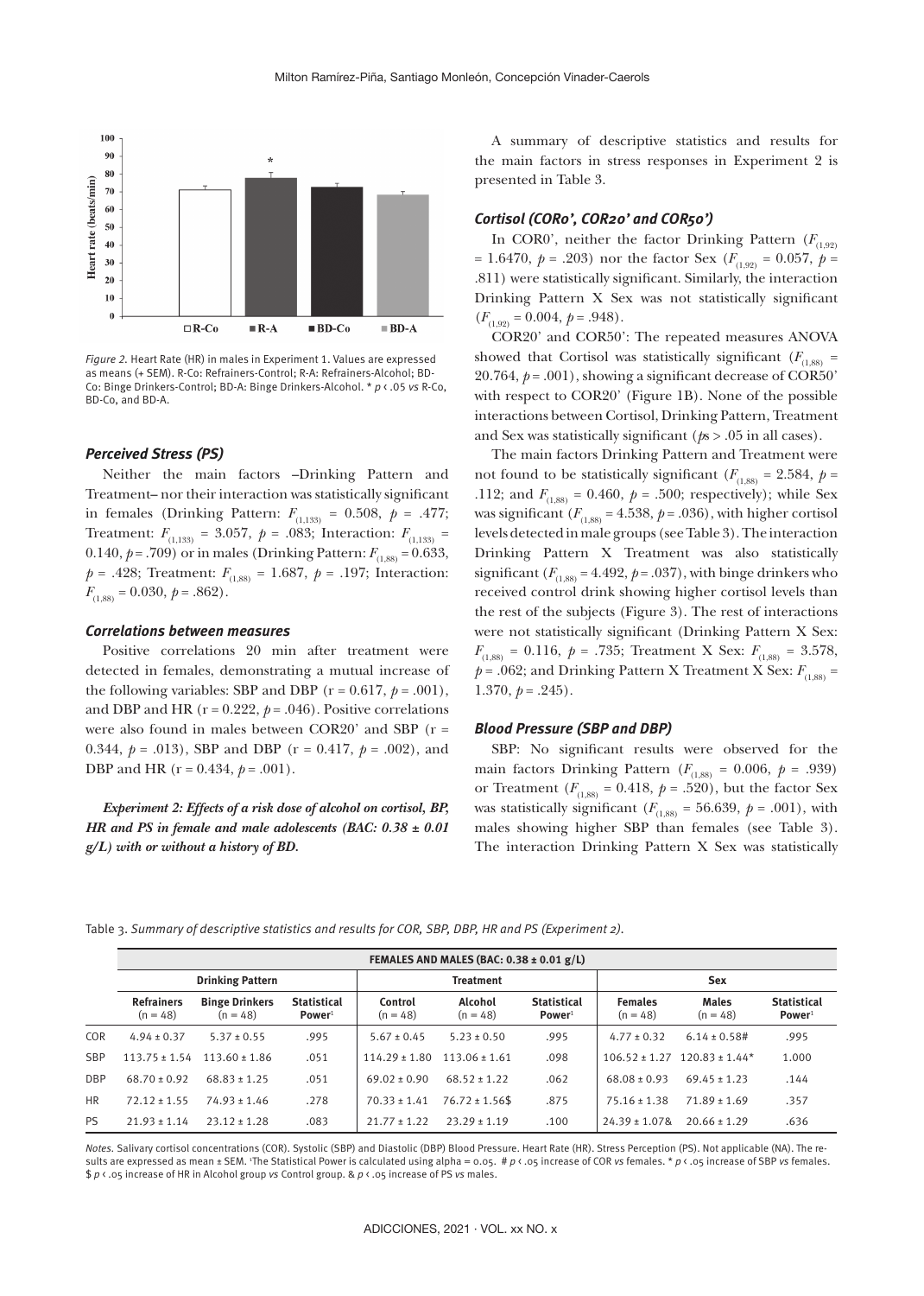

*Figure 3.* Salivary cortisol concentrations (females and males together) in Experiment 2. Values are expressed as means (+ SEM). R-Co: Refrainers-Control; R-A: Refrainers-Alcohol; BD-Co: Binge Drinkers-Control; BD-A: Binge Drinkers-Alcohol. \* *p* < .05 *vs* R-Co.

significant  $(F_{(1,88)} = 3.675, p = .05)$ , with male binge drinkers displaying higher SBP than their female counterparts (Figure 4). The interactions Drinking Pattern X Treatment  $(F_{(1,88)} = 1.273, p = .262)$ , Treatment X Sex  $(F_{(1,88)} = 0.640, p$ = .426) and Drinking Pattern X Treatment X Sex ( $F_{(1,88)}$  = 2.123,  $p = .149$ ) were not statistically significant.



*Figure 4.* Systolic blood pressure (SBP) in females and males in Experiment 2. Values are expressed as means (+ SEM). + *p* < .05 *vs*  females.

DBP: Significant results were not obtained for the main factors Drinking Pattern ( $F_{(1,88)} = 0.007$ ,  $p = .935$ ), Treatment ( $F_{(1,88)} = 0.106$ ,  $p = .746$ ), and Sex ( $F_{(1,88)} = 0.802$ ,  $p = .373$ ). The interactions Drinking Pattern X Treatment  $(F_{(1,88)} = 3.816, p = .054)$ , Drinking Pattern X Sex  $(F_{(1,88)} =$ 3.305,  $p = .072$ ), Treatment X Sex ( $F_{(1,88)} = 0.851$ ,  $p = .359$ ), and Drinking Pattern X Treatment X Sex ( $F_{(1,88)} = 0.027$ ,  $p = .871$ ) were not statistically significant.

#### *Heart Rate (HR)*

HR was not statistically significant for the main factors Drinking Pattern ( $F_{(1,88)} = 1.915$ ,  $p = .170$ ) and Sex ( $F_{(1,88)} =$ 2.590,  $p = .111$ ), but it was for the factor Treatment ( $F_{(1,88)}$ )  $= 9.902$ ,  $p = .002$ ), with higher HR observed among the subjects that received alcohol during the experiment (see Table 3). The interaction Drinking Pattern X Treatment was not statistically significant  $(F_{(1,88)} = 3.442, p = .067)$ , but Drinking Pattern X Sex was  $(F_{(1,88)} = 4.245, p = .042)$ , with higher HR in female binge drinkers *vs* the rest of the groups (Figure 5). The rest of interactions were not statistically significant (Treatment X Sex:  $F_{(1,88)} = 0.318$ ,  $p =$ .574; Drinking Pattern X Treatment X Sex:  $F_{(1,88)} = 1.342$ ,  $p = .250$ .



*Figure 5.* Heart Rate (HR) in females and males in Experiment 2. Values are expressed as means (+ SEM). # *p* < .05 *vs* all groups.

# *Perceived Stress (PS)*

The results obtained for PS were not statistically significant for Drinking Pattern ( $F_{(1,88)} = 0.488$ ,  $p = .487$ ) or Treatment  $(F_{(1,88)} = 0.800, p = .373)$ , but was for factor Sex  $(F_{(1,88)} = 4.811, p = .031)$ , with females obtaining higher PS scores than males (see Table 3). None of the interactions was statistically significant (Drinking Pattern X Treatment:  $F_{(1,88)} = 0.523, p = .472$ ; Drinking Pattern X Sex:  $F_{(1,88)} = 0.025$ , *p* = .874; Treatment X Sex: *F*(1,88) = 0.109, *p* = .742; Drinking Pattern X Treatment X Sex:  $F_{(1,88)} = 1.243$ ,  $p = .268$ ).

#### *Correlations between measures*

Positive correlations 20 min after treatment were detected between the following variables: COR20' and SBP (r = 0.314, *p* = .002), SBP and DBP (r = 0.493, *p* = .001), and DBP and HR (r = 0.235, *p* = .021).

# **Discussion**

This study was designed to clarify the effects of a history of BD and/or the effects of acute alcohol on the functionality of the HPA axis (cortisol) and other variables of the stress response (HR, BP, and PS) in female and male adolescents. Our hypothesis was that there would be an increase of cortisol levels, HR, BP, and PS in the participants without a history of BD, due to the normal stress response to acute alcohol consumption (Hagan et al., 2019; King et al., 2006; Lu & Richardson, 2014; Ulrich-Lai & Herman, 2009). Our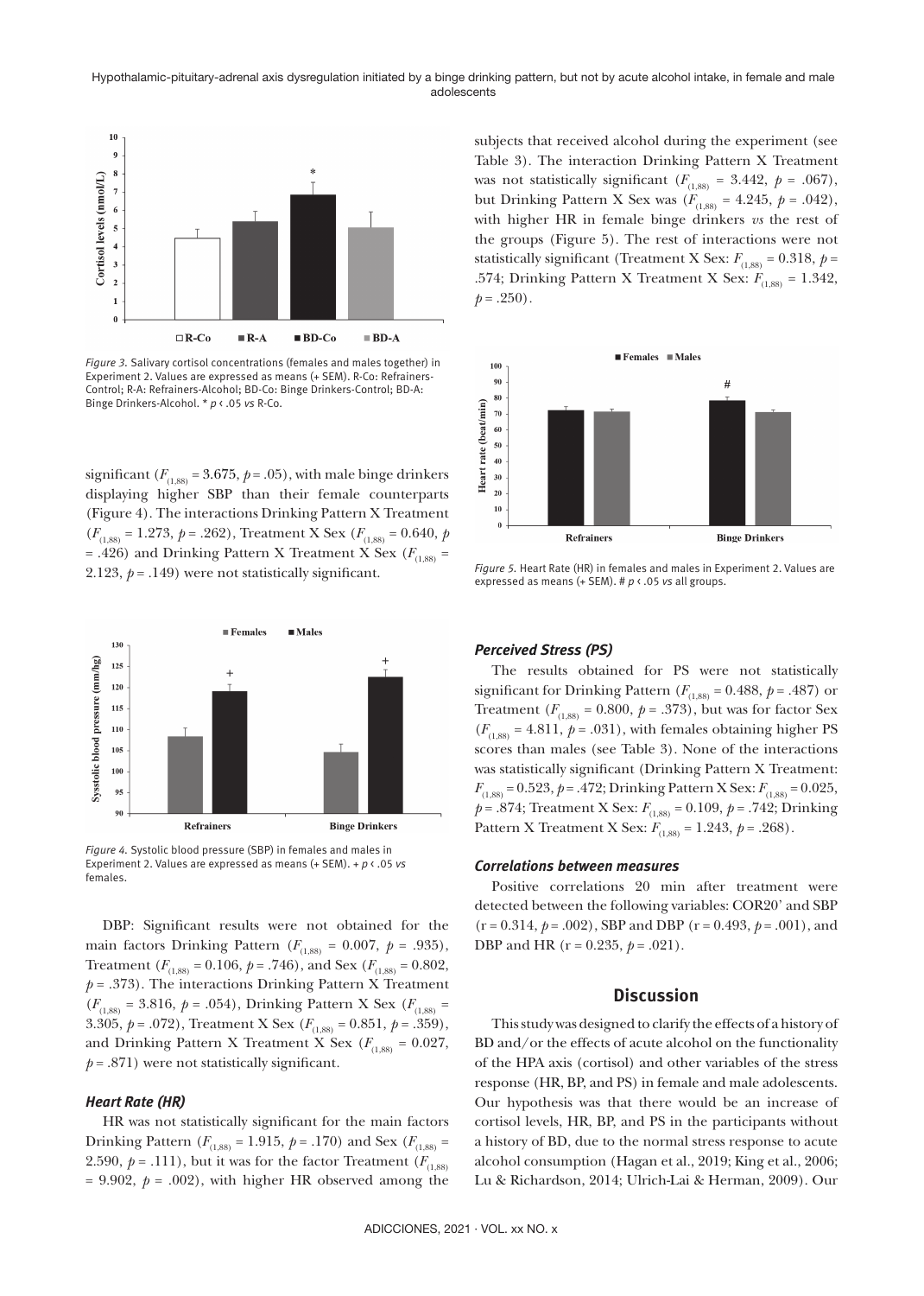results partly support this hypothesis: cortisol and HR were higher in females who drank alcohol during Experiment 1 and HR was higher among participants of both sexes who drank alcohol during Experiment 2. The outcome of our investigation is in line with previous research showing alcohol to have a direct influence on the HPA axis by elevating HPA hormone levels (King et al., 2006; Lu & Richardson, 2014; Richardson, Lee, O'Dell, Koob & Rivier, 2008). Although a significant correlation between cortisol and heart rate was not observed in our study, the increase in cardiovascular activity in our female subjects could be due to the rise in HPA hormone levels (cortisol), since such a finding has been reported by other groups (Bau et al., 2011; Sher et al., 2007).

Our results after acute alcohol intake are related to a normal stress response system, in the line of other studies (King et al., 2006; Lu & Richardson, 2014; Richardson et al., 2008). Furthermore, our findings show that a history of BD (not the effects of acute alcohol intake) can also have a significant effect, as some variables of the stress response system appeared to already be dysregulated due to past BD episodes. In this way, our results in Experiment 1 revealed higher HR levels in BD females, and higher basal cortisol and SBP in BD males. In Experiment 2, basal cortisol levels were higher in BD participants who received control drink in comparison to the other groups. This suggests that adolescents with a history of BD (without considering any acute alcohol intake) have higher cortisol levels due to over-regulation of the HPA axis (Wemm et al., 2013). Therefore, we have achieved the other major goal of our study, as we have demonstrated that BD triggers changes in the HPA axis and in the stress response in healthy adolescents who began a consumption pattern BD in adolescence. In contrast to our findings, other studies have reported lower values of cortisol levels, HR, BP, and PS in subjects with a history of BD engaging in acute alcohol consumption, arguing that the response system is regulated by a sustained history of BD (e.g., Hagan et al., 2019; Orio et al., 2018). We did not observe such a finding in our study, perhaps because our participants had not reached that point of regulation: i.e., a one-year history of BD was not long enough for the aforementioned regulation (lower levels in stress response measures) to be achieved.

The interactions that we observed are in line with the rest of the results in our study, pointing to an increased HR in male refrainers who drank alcohol, as reported in previous research (Bau et al., 2011; Sher et al., 2007; Vinader-Caerols, et al., 2012). This result, observed in Experiment 1, can be interpreted as a phenomenon of tolerance among male binge drinkers, as their HR did not increase when they drank alcohol. In Experiment 2, the interaction Drinking Pattern X Treatment led to higher cortisol le-vels in the BD group receiving control drink, compared to the other groups. This confirms the

over-regulation of the HPA axis basal state reported in a previous study (Wemm et al., 2013), and provides evidence that the BD pattern triggers alterations in the HPA axis, independently of sex.

The main goal of Experiment 2 was to study the sex factor directly. Considering that the variations in cortisol over time observed in our study are in the same direction in both sexes (lower levels of COR50' than COR20' in females and males separately, as well as in both sexes together), the main sex difference was the higher levels of cortisol in males, perhaps because salivary cortisol increases are up to twice as high in males as in females. This sex difference is supported by the literature: the typical mean response in males has been shown to range from 200 to 400% with respect to baseline, while changes from 50 to 150% are usually seen in females (Kudielka, Hellhammer & Wüst, 2009). Another sex difference was observed in the case of BP, with SBP proving to be higher in males than in females. According to previous research, the BP of young females is typically lower than that of young males, even among healthy normotensive people (Joyner, Wallin & Charkoudian, 2016). In addition, SBP was higher among our male BD participants in comparison to the female BD and refrainers groups. Finally, our female participants showed higher levels of stress (PS) than males and the female BD group showed higher HR than their male counterparts, as reported by other studies (Anbumalar, Dorathy, Jaswanti, Priya & Reniangelin, 2017; Hogan, Carlson & Dua, 2002).

Several studies have reported that cortisol facilitates an increase in cardiovascular activity, raising heart rate and blood pressure (Hagan et al., 2019; Ulrich-Lai & Herman, 2009). The findings of our study partly support this issue through positive correlations between cortisol levels and cardiovascular activity (COR20' and SBP).

Among the limitations of this study, it must be mentioned that we measured cortisol levels after treatment, but we did not measure them early in the morning, when levels are highest because of the circadian rhythm of cortisol variations (Weitzman et al., 1971; Yamanaka, Motoshima & Uchida, 2019). Nevertheless, the saliva cortisol samples were within the normal range of basal values (2.7586-8.2758 nmol/L) at the time they were taken (16:00h-18:00h) (Aardal & Holm, 1995). In addition, a bigger sample would have been desirable in the second experiment to back up the results obtained in females and males with similar BAC. Finally, longitudinal studies are necessary in the future in order to study the long-term effects of HPA axis dysregulation.

Considering all the results, and despite the aforesaid limitations, our study infers that:

a) A normal HPA axis in adolescents reacts to alcohol consumption by increasing cortisol levels in females, as well as HR in both sexes, as a normal reaction of the stress response system.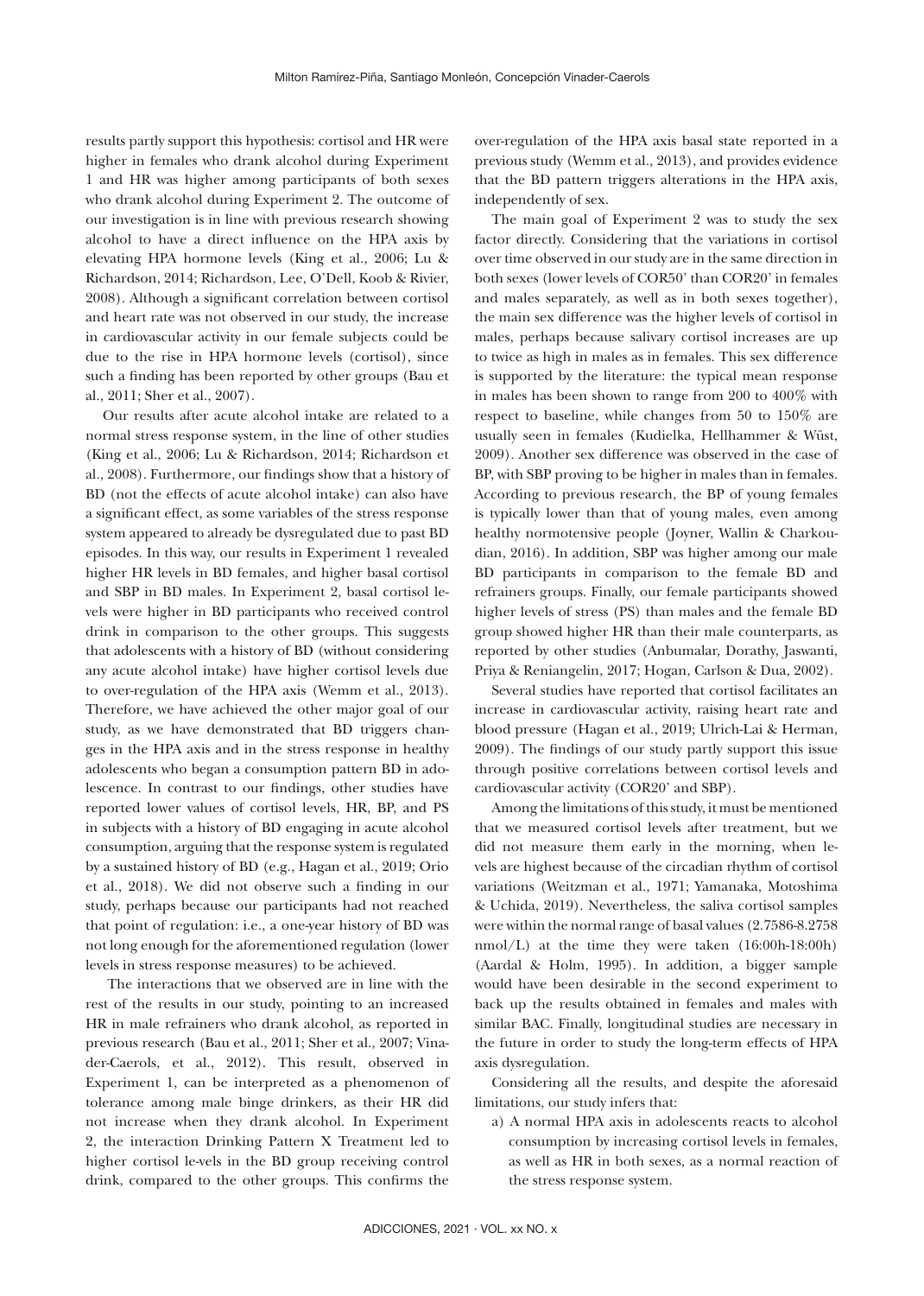- b) Higher values of cortisol (independently of sex), HR in females and SBP in males are observed in subjects with a history of BD maintained at least one year, even if they are healthy teenagers, due to an emerging dysregulation in the HPA axis. However, these changes are not sufficient for diagnosing a disease.
- c) The main sex differences were found in cortisol, SBP and PS, with males showing higher levels of cortisol and SBP, and lower PS than females.
- d) Our results contribute to a better knowledge of the changes related to alcohol consumption that occur at this stage of life (late adolescence) and may help to devise strategies to prevent the changes in the HPA axis triggered by BD, considering the sex factor and thus implementing more effective prevention programs aimed at this risk group.

# **Acknowledgements**

This work was supported by Universitat de València (Grant UV-INV\_AE18-779336) and Generalitat Valenciana (Grant PROMETEO-II/2015/020), Spain.

The authors wish to thank Mr. Brian Normanly for his editorial assistance.

# **Conflict of interests**

The authors declare they have no conflict of interest.

# **References**

- Allen, C. D., Lee, S., Koob, G. F. & Rivier, C. (2011). Immediate and prolonged effects of alcohol exposure on the activity of the hypothalamic-pituitary-adrenal axis in adult and adolescent rats. *Brain, Behavior, and Immunity, 25 (Supl. 1),* 50-60. doi:10.1016/j.bbi.2011.01.016.
- Aardal, E. & Holm, A. C. (1995). Cortisol in saliva-reference ranges and relation to cortisol in serum. *European Journal of Clinical Chemistry and Clinical Biochemistry, 33,* 927-932. doi:10.1515/cclm.1995.33.12.927.
- Anbumalar, C., Dorathy, A. P., Jaswanti, V. P., Priya, D. & Reniangelin, D. (2017). Gender differences in perceived stress levels and coping strategies among college students. *The International Journal of Indian Psychology, 4,* 22-33. doi:10.25215/0404.103.
- Bau, P. F., Moraes, R. S., Bau, C. H., Ferlin, E. L., Rosito, G. A. & Fuchs, F. D. (2011). Acute ingestion of alcohol and cardiac autonomic modulation in healthy volunteers. *Alcohol, 45,* 123-129. doi:10.1016/j.alcohol.
- Becker, H. C. (2017). Influence of stress associated with chronic alcohol exposure on drinking. *Neuropharmacolgy, 122,* 115-126. doi:10.1016/j.neuropharm.2017.04.028.
- Bidwal, M. K., Ip, E. J., Shah, B. M. & Serino, M. J. (2015). Stress, drugs, and alcohol use among health care professional students: A focus on prescription stimulants. *Journal of Pharmacy Practice, 28,* 535-542. doi:10.1177/0897190014544824.
- Blaine, S. K. & Sinha, R. (2017). Alcohol, stress, and glucocorticoids: From risk to dependence and relapse in alcohol use disorders. *Neuropharmacology, 122,* 136- 147. doi:10.1016/j.neuropharm.2017.01.037.
- Cohen, S., Kamarck, T. & Mermelstein, R. (1983). A global measure of perceived stress. *Journal of Health and Social Behavior, 24,* 385-396. doi:10.2307/2136404.
- González-Cabrera, J., Fernández-Prada, M., Iribar-Ibabe, C. & Peinado, J. M. (2014). Acute and chronic stress increase salivary cortisol: A study in the real-life setting of a national examination undertaken by medical graduates. *Stress, 17,* 149-156. doi:10.3109/10253890.20 13.876405.
- Hagan, M. J., Modecki, K., Tan, L. M., Luecken, L., Wolchik, S. & Sandler, I. (2019). Binge drinking in adolescence predicts an atypical cortisol stress response in young adulthood. *Psychoneuroendocrinology, 100,* 137- 144. doi:10.1016/j.psyneuen.2018.10.002.
- Hayibor, L. A., Zhang, J. & Duncan, A. (2019). Association of binge drinking in adolescence and early adulthood with high blood pressure: Findings from the national longitudinal study of adolescent to adult health (1994- 2008). *Journal of Epidemiology and Community Health, 73,* 652-659. doi:10.1136/jech-2018-211594.
- Hellhammer, J. & Schubert, M. (2012). The physiological response to trier social stress test relates to subjective measures of stress during but not before or after the test. *Psychoneuroendocrinology, 37,* 119-124. doi:10.1016/j. psyneuen.20.
- Hogan, J. M., Carlson, J. G. & Dua, J. (2002). Stressors and stress reactions among university personnel. *International Journal of Stress Management, 9,* 289-310.
- IBM Corp Released. (2019). *IBM SPSS Statistics for Windows, Version 26.0.* Armonk, New York: IBM Corp.
- Joyner, M. J., Wallin, B. G. & Charkoudian, N. (2016). Sex differences and blood pressure regulation in humans. *Experimental Physiology, 101,* 349-355. doi:10.1113/ EP085146.
- Keyes, K. M., Hatzenbuehler, M. L., Grant, B. F. & Hasin, D. S. (2012). Stress and alcohol: Epidemiologic evidence. *Alcohol Research: Current Reviews, 34,* 391-400.
- King, A. C., Houle, T., de Wit, H., Holdstock, L. & Schuster, A. (2002). Biphasic alcohol response differs in heavy versus light drinkers. *Alcoholism, Clinical and Experimental Research, 26,* 827-835. doi:10.1111/j.1530-0277.2002. tb02611.x.
- King, A., Munisamy, G., de Wit, H. & Lin, S. (2006). Attenuated cortisol response to alcohol in heavy social drin-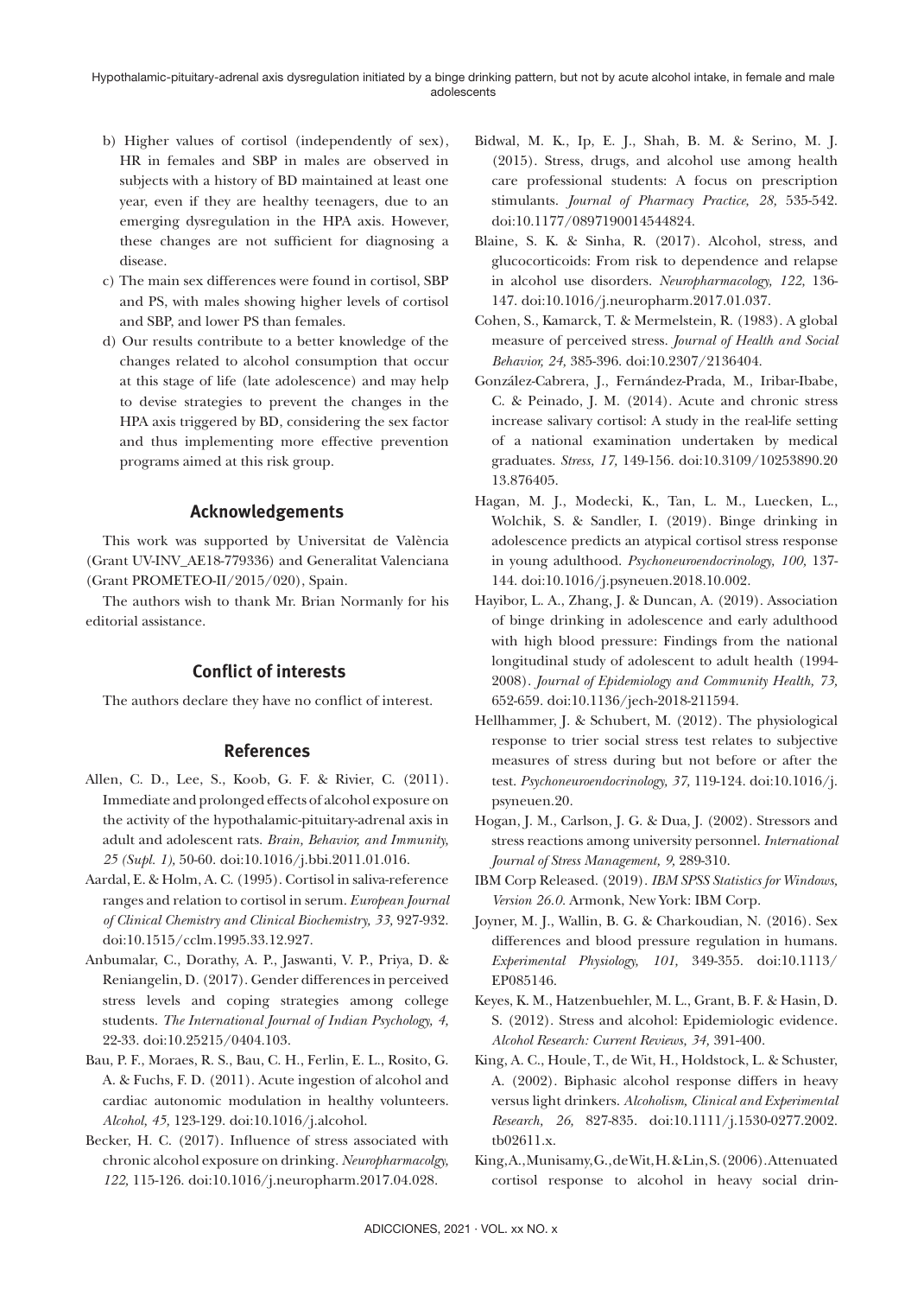kers. *International Journal of Psychophysiology, 59,* 203-209. doi:10.1016/j.ijpsycho.2005.10.008.

- Kudielka, B. M., Hellhammer, D. H. & Wüst, S. (2009). Why do we respond so differently? Reviewing determinants of human salivary cortisol responses to challenge. *Psychoneuroendocrinology, 34,* 2-18. doi:10.1016/j. psyneuen.2008.10.004.
- Lee, S. K. (2018). Sex as an important biological variable in biomedical research. *BMB Reports, 51,* 167-173. doi:10.5483/bmbrep.2018.51.4.034.
- López-Caneda, E., Mota, N., Crego, A., Velasquez, T., Corral, M., Rodríguez Holguín, S. & Cadaveira, F. (2014). Neurocognitive anomalies associated with the binge drinking pattern of alcohol consumption in adolescents and young people: A review. *Adicciones, 26,* 334-359.
- Lu, Y. L. & Richardson, H. N. (2014). Alcohol, stress hormones, and the prefrontal cortex: A proposed pathway to the dark side of addiction. *Neuroscience, 277,* 139-151. doi:10.1016/j.neuroscience.2014.06.053.
- Magrys, S. A., Olmstead, M. C., Wynne-Edwards, K. E. & Balodis, I. M. (2013). Neuroendocrinological responses to alcohol intoxication in healthy males: Relationship with impulsivity, drinking behavior, and subjective effects. *Psychophysiology, 50,* 204-209. doi:10.1111/ psyp.12007.
- National Institute on Alcohol Abuse and Alcoholism (NIAAA) (2004). The National Institute on Alcohol Abuse and Alcoholism council aproves definition of binge drinking. *NIAAA Newsletter, 3,* 3*.*
- Observatorio Español de las Drogas y las Adicciones (OEDA) (2020). *Encuesta sobre Uso de Drogas en Enseñanzas Secundarias en España (ESTUDES)* 1994-2020*.* Madrid: Ministerio de Sanidad, Consumo y Bienestar Social.
- Orio, L., Antón, M., Rodríguez-Rojo, I. C., Correas, Á., García-Bueno, B., Corral, M.,… Cadaveira, F. (2018). Young alcohol binge drinkers have elevated blood endotoxin, peripheral inflammation and low cortisol levels: Neuropsychological correlations in women. *Addiction Biology, 23,* 1130-1144. doi:10.1111/ adb.12543.
- Parada, M., Corral, M., Caamaño-Isorna, F., Mota, N., Crego, A., Rodríguez Holguín, S. & Cadaveira, F. (2011). Definición del concepto de consumo intensivo de alcohol adolescente (binge drinking). *Adicciones, 23,* 53-63. doi:10.20882/adicciones.167.
- Richardson, H. N., Lee, S. Y., O'Dell, L. E., Koob, G. F. & Rivier, C. L. (2008). Alcohol self-administration acutely stimulates the hypothalamic-pituitary-adrenal axis, but alcohol dependence leads to a dampened neuroendocrine state. *The European Journal of Neuroscience, 28,* 1641-1653. doi:10.1111/j.1460-9568.2008.06455.x.
- Saunders, J. B., Aasland, O. G., Babor, T. F., de La Fuente, J. R. & Grant, M. (1993). Development of the alcohol use disorders identification test (AUDIT): WHO

collaborative project on early detection of persons with harmful alcohol consumption-II. *Addiction, 88,* 791-804. doi:10.1111/j.1360-0443.1993.tb02093.x.

- Sher, K. J., Bartholow, B. D., Peuser, K., Erickson, D. J. & Wood, M. D. (2007). Stress-response-dampening effects of alcohol: Attention as a mediator and moderator. *Journal of Abnormal Psychology, 116,* 362-377. doi:10.1037/0021-843X.116.2.
- Tavolacci, M. P., Ladner, J., Grigioni, S., Richard, L., Villet, H. & Dechelotte, P. (2013). Prevalence and association of perceived stress, substance use and behavioral addictions: A cross-sectional study among university students in France. *BMC Public Health, 13,* 724. doi:10.1186/1471-2458-13-724.
- Ulrich-Lai, Y. M. & Herman, J. P. (2009). Neural regulation of endocrine and autonomic stress responses. *Neuroscience, 10,* 397-409. doi:10.1038/nrn2647.
- Vinader-Caerols, C. & Monleón, S. (2019). Binge drinking and memory in adolescents and young adults. In S. Palermo & M. Bartoli (Eds.), *Inhibitory Control Training-A Multidisciplinary Approach* (pp.1-19). IntechOpen. doi:10.5772/intechopen.88485.
- Vinader-Caerols, C., Monleón, S., Carrasco, C. & Parra, A. (2012). Effects of alcohol, coffee, and tobacco, alone or in combination, on physiological parameters and anxiety in a young population. *Journal of Caffeine Research, 2,* 70-76. doi:10.1089/jcr.2012.0018.
- Vinader-Caerols, C., Talk, A., Montañés, A., Duque, A. & Monleón, S. (2017a). Differential effects of alcohol on memory performance in adolescent men and women with a binge drinking history. *Alcohol and Alcoholism, 52,* 610-616. doi:10.1093/alcalc/agx040.
- Vinader-Caerols, C., Duque, A., Montañés, A. & Monleón, S. (2017b). Blood alcohol concentration-related lower performance in immediate visual memory and working memory in adolescent binge drinkers. *Frontiers in Psychology*, *8*, 1720. doi:10.3389/fpsyg.2017.01720.
- Waltman, C., Blevins, L. S., Boyd, G. & Wand, G. S. (1993). The effects of mild ethanol intoxication on the hypothalamic-pituitary-adrenal axis in nonalcoholic men. *The Journal of Clinical Endocrinology and Metabolism, 77,* 518-522. doi:10.1210/jcem.77.2.8393888.
- Weera, M. M. & Gilpin, N. W. (2019). Biobehavioral interactions between stress and alcohol. *Alcohol Research: Current Reviews, 40*, 04. doi:10.35946/arcr.v40.1.04.
- Weitzman, E. D., Fukushima, D., Nogeire, C., Roffwarg, H., Gallagher, T. F. & Hellman, L. (1971). Twenty-four hour pattern of the episodic secretion of cortisol in normal subjects. *The Journal of Clinical Endocrinology and Metabolism, 33,* 14-22. doi:10.1210/jcem-33-1-14.
- Wemm, S., Fanean, A., Baker, A., Blough, E. R., Mewaldt, S. & Bardi, M. (2013). Problematic drinking and physiological responses among female college students. *Alcohol, 47,* 149-157. doi:10.1016/j.alcohol.2012.12.006.